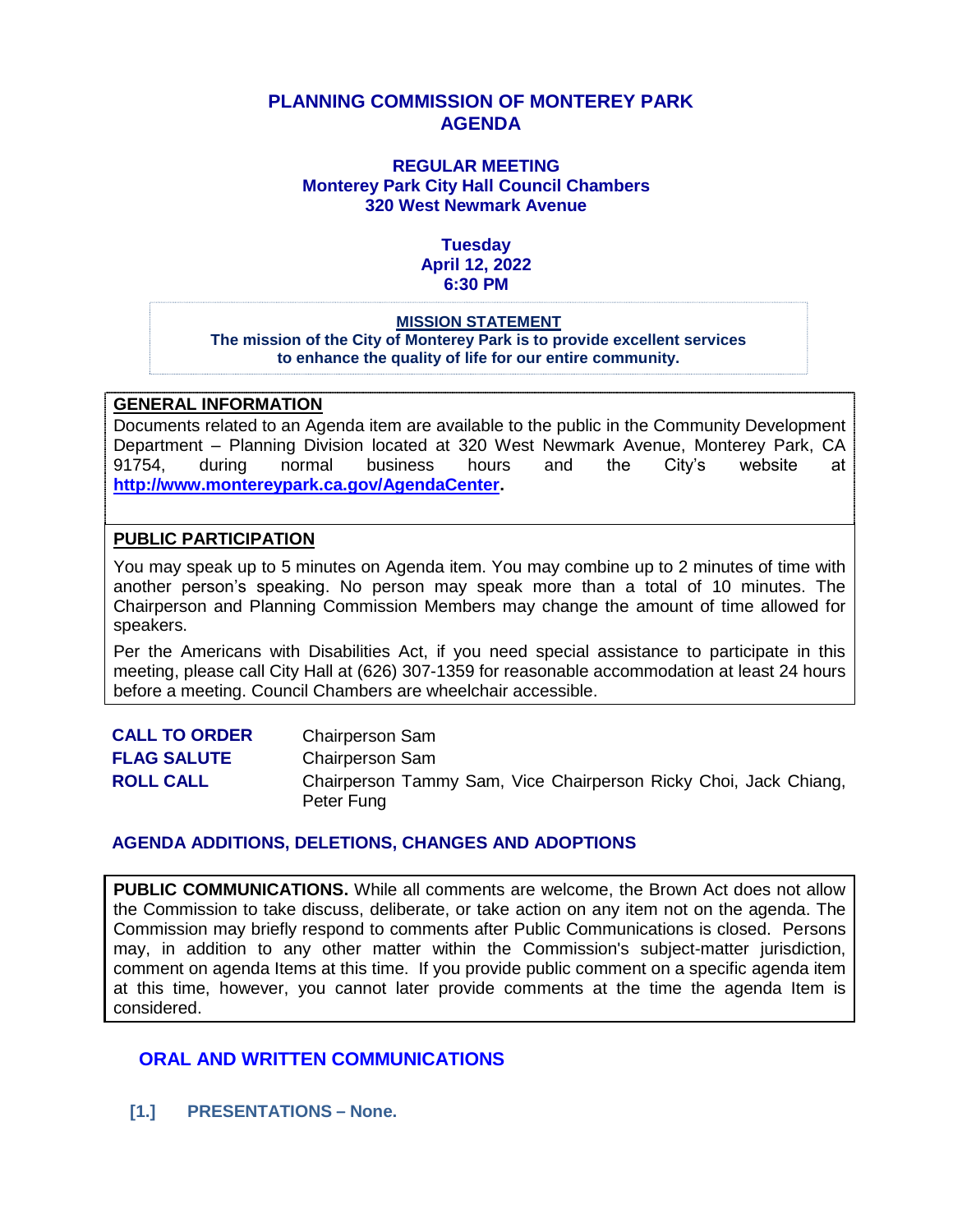#### **[2.] CITY OF MONTEREY PARK- CONSENT CALENDAR**

#### **2-A. APPROVAL OF MINUTES**

It is recommended that the Planning Commission consider:

- (1) Approving the minutes from the joint meeting of the Commissions, Committees, and Boards of Monterey Park on March 30, 2022; and
- (2) Taking such additional, related, action that may be desirable.
- **[3.] PUBLIC HEARING – None.**
- **[4.] OLD BUSINESS – None.**
- **[5.] NEW BUSINESS**

#### **5-A. DISCUSSION OF COMPLETE STREETS POLICY**

It is recommended that the Planning Commission consider:

- (1) Discussing the proposed Complete Streets Policy to maintain eligibility for regional transportation funding;
- (2) Adopting a motion recommending City Council adoption of a resolution approving the proposed Complete Streets Policy; and
- (3) Take such additional, related, action that may be desirable.
- **[6.] COMMISSION COMMUNICATIONS**
- **[7.] FUTURE AGENDA ITEMS**

#### **ADJOURN**

Next regular scheduled meeting is on April 26, 2022.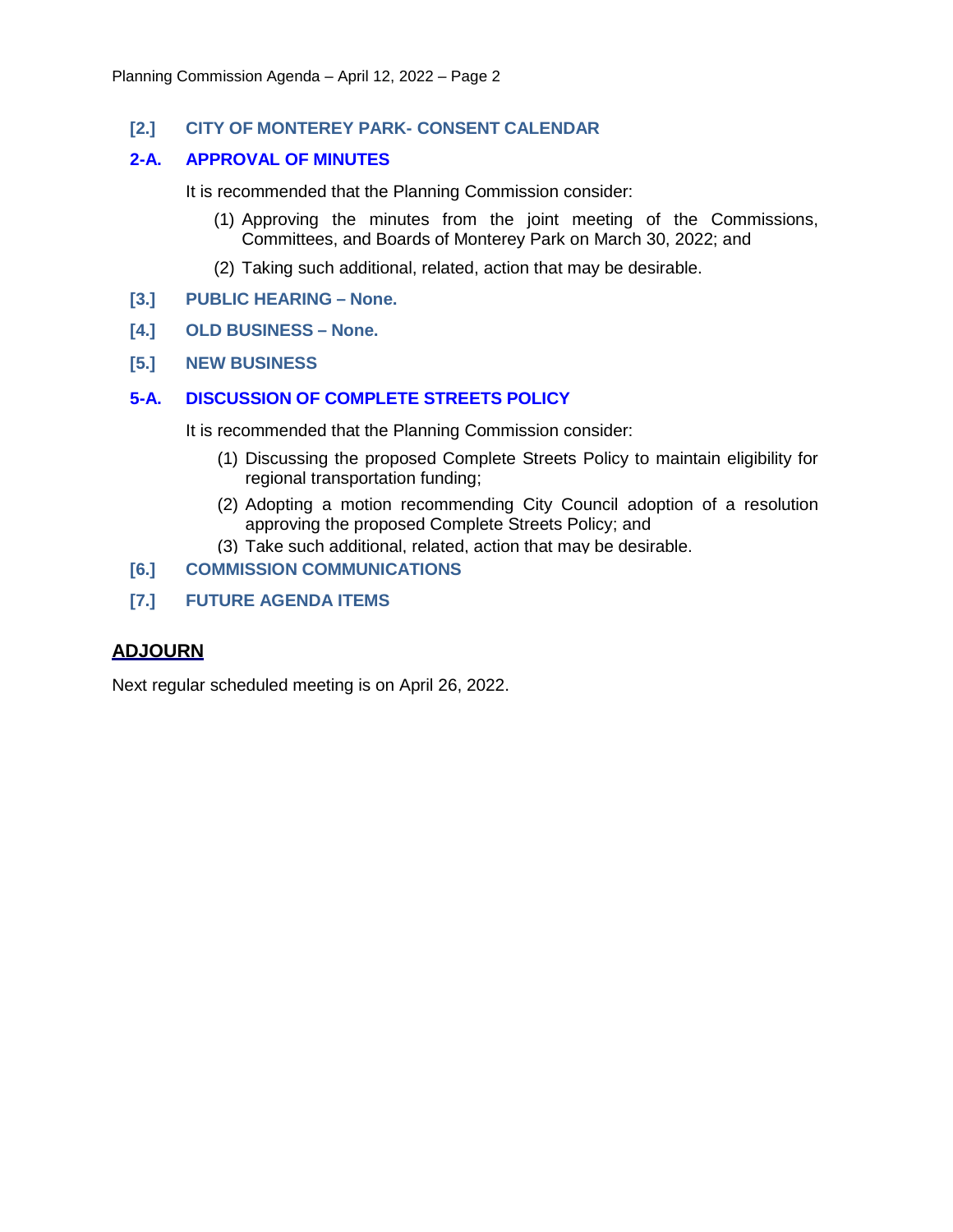#### **MINUTES**

## **JOINT MEETING OF THE COMMISSIONS, COMMITTEES, & BOARDS OF MONTEREY PARK**

## **SPECIAL MEETING MARCH 30, 2022**

The Commissions, Committees, & Boards (collectively, Commissions) of the City of Monterey Park held a joint Special Hybrid (In-Person / Virtual) Meeting on Wednesday, March 30, 2022 at 6:30 p.m. This meeting was partially conducted by electronic means pursuant to Government Code § 54953(e) as implemented by City Council Resolution.

Accordingly, Commissioners/Board Members were provided with the option of either attending the meeting in person at City Hall or virtually via Zoom. However, no members of the public were allowed in City Hall. Public participation was encouraged utilizing the methods set forth below.

#### **PUBLIC PARTICIPATION**

In accordance with Government Code § 54953(e) and City Council resolution, remote public participation was allowed in the following ways:

#### Via Email

Public comment will be accepted up to 2 hours before the meeting via email to [mpclerk@montereypark.ca.gov](mailto:mpclerk@montereypark.ca.gov) and read into the record during public comment, when feasible. We request that written communications be limited to not more than 50 words.

#### Via Telephone

Public comment may be submitted via telephone during the meeting, before the close of public comment, by calling (888) 788-0099 or (877) 853-5247 and entering Zoom Meeting ID: 883 3178 8587 then press pound (#). When prompted to enter participation ID number press pound (#) again. If participants would like to make a public comment they will enter  $**$ 9" then the Clerk's office will be notified, and you will be in the rotation to make a public comment. Press "\*6" to unmute yourself when called upon to speak Participants are encouraged to join the meeting 15 minutes before the start of the meeting. You may speak up to 5 minutes on Agenda items. Speakers will not be allowed to combine time. As part of the virtual meeting protocols, anonymous persons will not be allowed to provide public comment

Important Disclaimer – When a participant calls in to join the meeting, their name and/or phone number will be visible to all participants. Note that all public meetings will be recorded.

## **CALL TO ORDER:**

City Clerk Vincent Chang called the meeting to order at 6:36 p.m.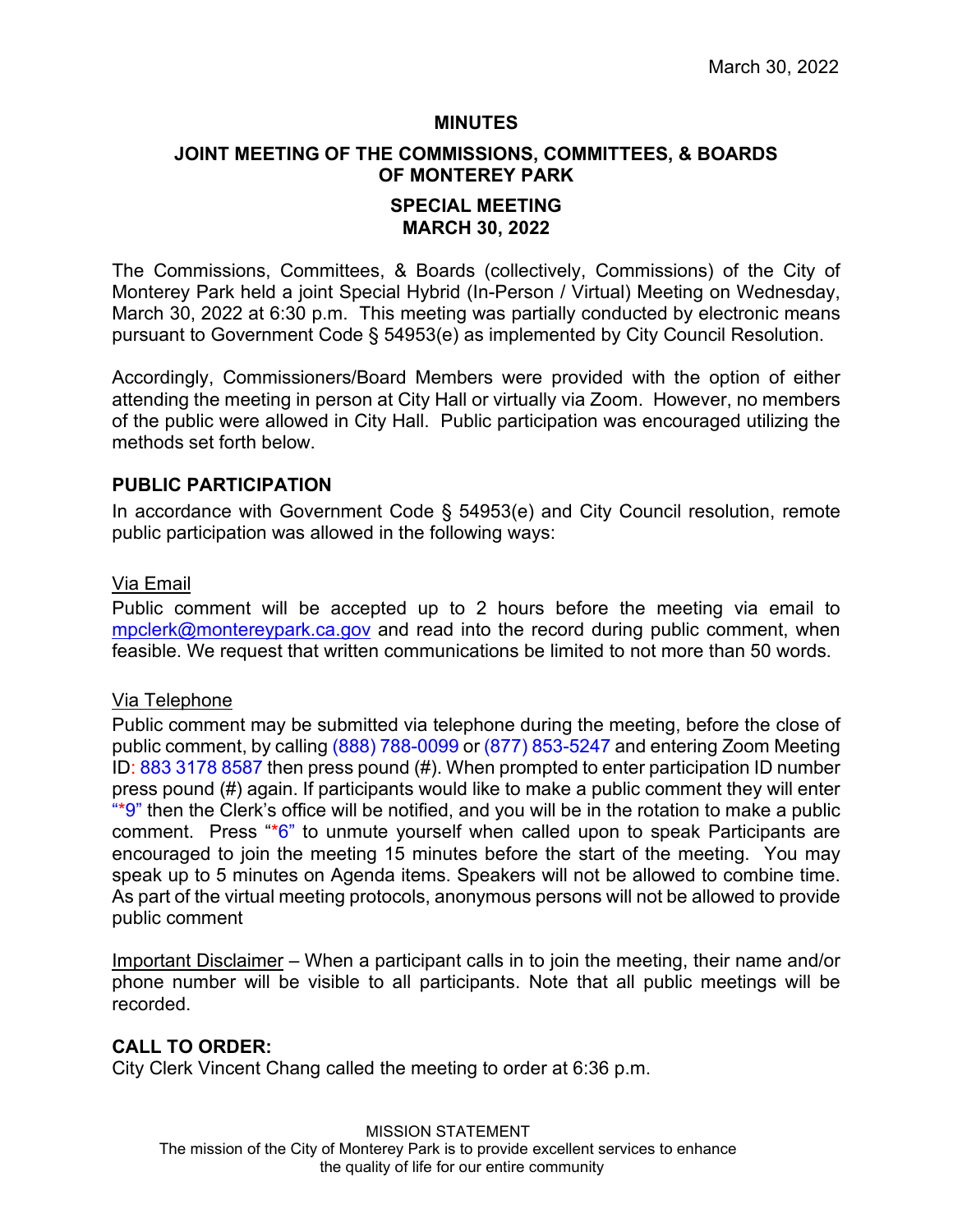## **FLAG SALUTE:**

City Clerk Chang led the flag salute.

## **ROLL CALL:**

City Clerk Vincent Chang called the roll:

| <b>Commission on Aging</b>                                        | Present: Siu Fong, Paul Isozaki, Virginia Mason<br>Greene, Ryan Sprague<br>Absent: Alex Tang, Betty Wang, Charles Mau                                                   |  |  |
|-------------------------------------------------------------------|-------------------------------------------------------------------------------------------------------------------------------------------------------------------------|--|--|
| <b>Business Improvement</b><br><b>District Advisory Committee</b> | Absent: Gene Jeng, Jessy Li, Josephine Louie,<br>Elizabeth Yang                                                                                                         |  |  |
| <b>Community Participation</b><br><b>Commission</b>               | Present: Victoria Chavez, Sandra Hidalgo, Shirley<br>Hwong, Carol Sullivan, Isabel Wu<br>Absent: Mary Ann Garcia-Barlow, Oriana Chan, Beth<br>Chavez, Annie Park        |  |  |
| <b>Design Review Board</b>                                        | Present: Matthew Lum, Philip Smith<br><b>Absent: Dennis Lee</b>                                                                                                         |  |  |
| <b>Economic Development</b><br><b>Advisory Commission</b>         | <b>Present:</b> Alexander Fung, Dora Leung, Billy Yeung,<br>Tomas Wong<br><b>Absent: Amy Newman</b>                                                                     |  |  |
| <b>Environmental Commission</b>                                   | <b>Present:</b> Danielle Sprague, Kathy Ko, Alice Chan                                                                                                                  |  |  |
| <b>Library Board of Trustees</b>                                  | <b>Present:</b> Lisa Duong, Jennifer Tang, Jason Dhing,<br>Larry Sullivan<br><b>Absent: Andrew Yam</b>                                                                  |  |  |
| <b>Personnel Board</b>                                            | <b>Present:</b> Gustavo Reynoso, Grace Yeh<br><b>Absent: Liane Kwan</b>                                                                                                 |  |  |
| <b>Planning Commission</b>                                        | <b>Present:</b> Tammy Sam, Ricky Choi, Peter Fung, Jack<br>Chiang                                                                                                       |  |  |
| <b>Recreation and Parks</b><br><b>Commission</b>                  | Present: Philip Chang, Johnny Kwok, Paul Lee,<br>Barbara Ngai, Grace Young                                                                                              |  |  |
| <b>Traffic Commission</b>                                         | <b>Present:</b> Daisy Ma, Benkin Jong, Paul Perez<br><b>Absent: Allan Shatkin, Steven Klein</b>                                                                         |  |  |
| <b>Sister Cities</b>                                              | Present: Nachikatsuura, Japan - Francisco Alonso,<br>David Ikeda; Morelia, Mexico - Victoria Chavez;<br>Quanzhou, China - Pedro Chan; Yung Ho, Taiwan -<br>Sabrina Peng |  |  |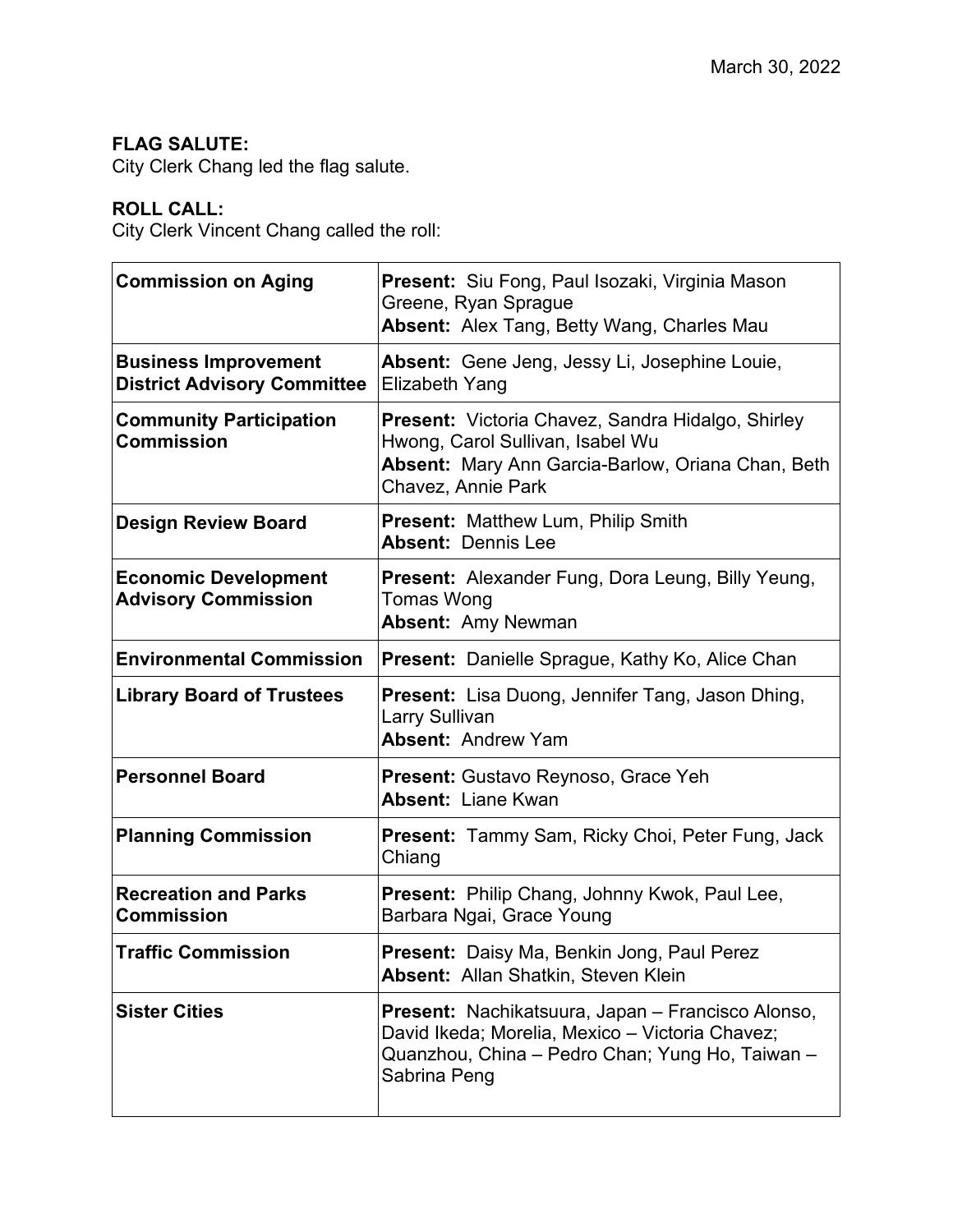| <b>Absent:</b> Morelia, Mexico – Gloria Enriquez, Dolores<br>Rillos; Quanzhou, China - David Lau, Charles Mau;<br> Yung Ho, Taiwan – Jeremy Allred, David Lee;<br>Yeongdeungpo-Gu, Seoul Korea – David Lee, Karen |
|-------------------------------------------------------------------------------------------------------------------------------------------------------------------------------------------------------------------|
| Lee, Calvin Lee                                                                                                                                                                                                   |

**ALSO PRESENT:** City Manager Ron Bow, City Attorney Karl Berger, Assistant City Manager Inez Alvarez, Fire Chief Matt Hallock, Police Chief Kelly Gordon, City Librarian Diana Garcia, Director of Human Resources & Risk Management Christine Tomikawa, Director of Management Services Martha Garcia, Director of Recreation & Community Services Robert Aguirre, Interim Director of Community & Economic Development Steve Sizemore, Economic Development Manager Joseph Torres, Planning Manager Jessica Serrano, Principal Management Analyst Xochitl Tipan, Civil Engineering Associate Cesar Vega, Recreation Supervisor Orlando Muro, Recreation Supervisor Guillermo Chavez, Deputy City Clerk Cindy Trang, Assistant Deputy City Clerk Helena Cho

**City Clerk Chang declared at 6:52 pm that the following commissions were adjourned due to a lack of a quorum: Business Improvement District Advisory Committee; Design Review Board; Sister Cities Commission.**

#### **AGENDA ADDITIONS, DELETIONS, CHANGES AND ADOPTIONS** None.

## **PUBLIC COMMUNICATIONS**

City Clerk Chang reported one written communication from Ming Lai for the Traffic Commission was received and filed.

## **1. PRESENTATION**

Matters listed under presentation are for informational content and discussion only.

## **1A. FINANCIAL FORECAST**

Consultant Robb Korinke of GrassRootsLab, gave a PowerPoint presentation on the Monterey Par's Fiscal Outlook and Possible Revenue Measure.

Following the presentation, a Questions & Answers session ensued addressing questions from the audience regarding the financial forecast.

## **2. NEW BUSINESS**

## **2A. MUNICIPAL ACADEMY - ROLES AND RESPONSIBILITIES OF COMMISSIONERS, SOCIAL MEDIA POLICIES AND OTHER EXPECTATIONS**

The staff liaisons for each commissions introduced themselves and gave a brief overview of their respective commission. City Attorney Berger presented the PowerPoint presentation on general requirements for service, cored principles –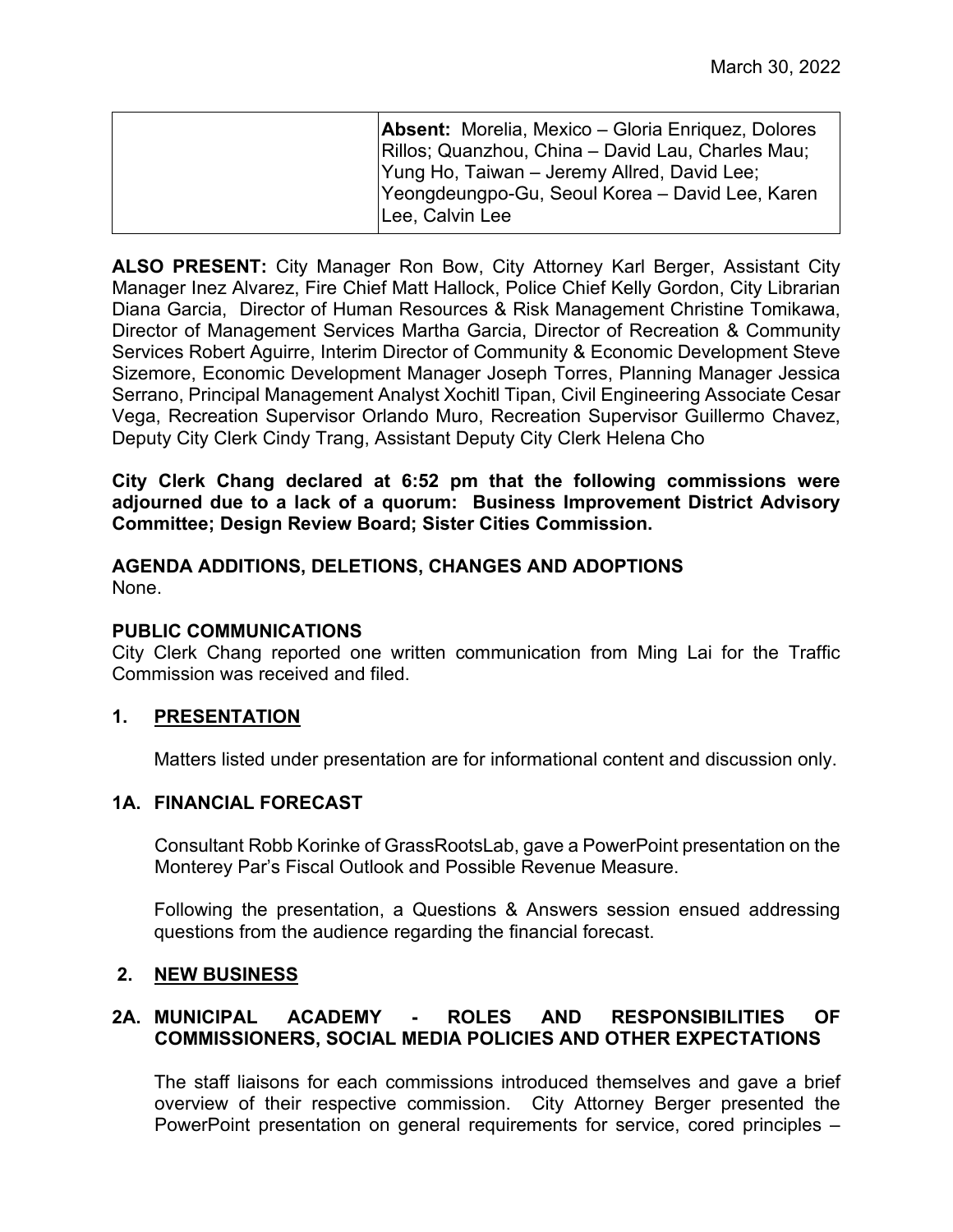code of conduct, implementing core principles, general policies and procedures, and commissions' subject matter jurisdiction.

Following the presentation, a Questions & Answers session ensued addressing questions from the audience regarding commissions, committees, & boards.

## **3. CONSENT CALENDAR FOR THE PERSONNEL BOARD AND THE DESIGN REVIEW BOARD ONLY**

Matters listed under consent calendar are considered to be routine, ongoing business and are enacted by one motion unless specified.

## **3A. MINUTES FOR THE PERSONNEL BOARD**

Approving the minutes from the regular meeting of October 13, 2021.

**Action Taken:** The Board approved the minutes from the regular meeting of October 13, 2021 on Consent Calendar.

**Motion:** Moved by Board Member Yeh and seconded by Board Member Reynoso, motion carried by the following vote:

| Ayes:    | <b>Board Members:</b> | Yeh, Reynoso |
|----------|-----------------------|--------------|
| Noes:    | <b>Board Members:</b> | None         |
| Absent:  | <b>Board Members:</b> | Kwan         |
| Abstain: | <b>Board Members:</b> | <b>None</b>  |

## **3B. MINUTES FOR THE DESIGN REVIEW BOARD**

Approving the minutes from the regular meetings of January 21, 2020, and February 18, 2020.

**Recommendations:** It is recommended that the Board consider: (1) approving the minutes from the regular meetings of January 21, 2020, and February 18, 2020; and (2) taking such additional, related, action that may be desirable.

**Action Taken:** This item was not heard due to lack of a quorum for the Design Review Board.

## **ADJOURNMENT**

There being no further business for consideration, the meeting was adjourned at 8:43 p.m.

 $\bigcup \text{MM} \cup \text{Y}$ 

Vincent D. Chang, City Clerk

*(insert meeting date after approval) Approved on date at the Regular Commission/Board Meeting*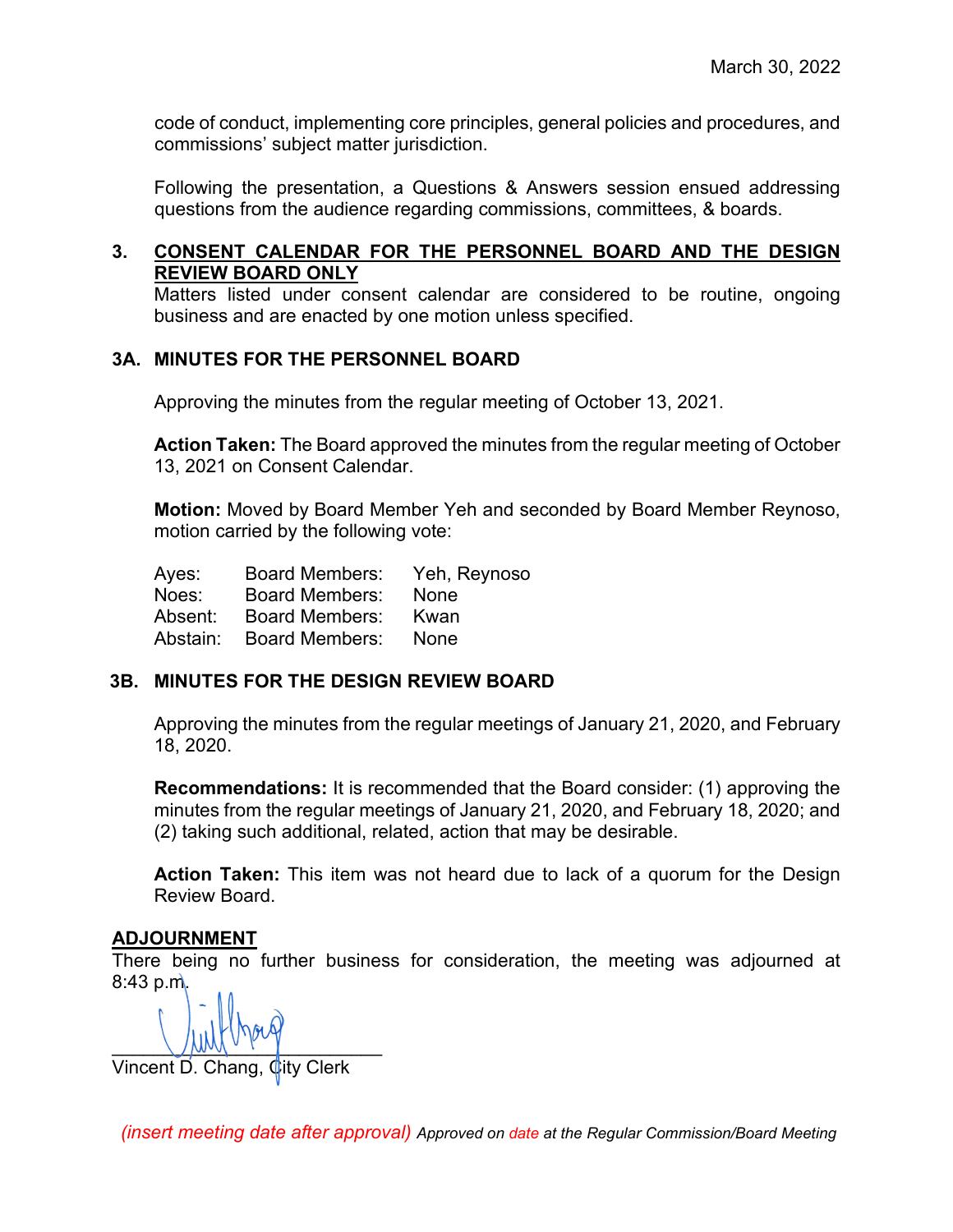

# **Planning Commission Staff Report**

## **DATE:** April 12, 2022

## **AGENDA ITEM NO:**

**TO:** The Planning Commission

**FROM:** Ziad Mazboudi, Interim City Engineering Manager

**SUBJECT:** Consideration of Recommendation of City Council Adoption of a Complete Streets Policy for Maintaining Eligibility for Regional Transportation Funding

## **RECOMMENDATION:**

It is recommended that the Planning Commission consider:

- 1. Discussing the proposed Complete Streets Policy to maintain eligibility for regional transportation funding;
- 2. Adopting a motion recommending City Council adoption of a resolution adopting the proposed Complete Streets Policy; and
- 3. Taking such additional, related, action that may be desirable.

## **EXECUTIVE SUMMARY**

Staff prepared a City of Monterey Park ("City") Complete Streets Policy to maintain eligibility for regional transportation funding, including grant applications with the Los Angeles County Metropolitan Transportation Authority ("Metro"). Staff is requesting Planning Commission approval of a recommendation that the City Council adopt a Resolution adopting the Policy (Exhibit A).

## **BACKGROUND**

In 2008, the legislature approved Assembly Bill ("AB") 1358, the California Complete Streets Act of 2008. AB 1358 requires cities to include policies in their General Plans to support and implement complete streets concepts, including without limitation, improving opportunities to improve safety, access, and mobility for all travelers in California and recognize bicycle, pedestrian, and transit modes as integral elements of the transportation system.

In 2014, Metro adopted its Complete Streets Policy document. The Metro Complete Streets Policy requires that all cities in Los Angeles County adopt complete streets policies by January 1, 2017 to maintain eligibility for its capital grant funding opportunities.

To ensure widespread adoption and implementation of its policy, Metro has provide flexibility in complying with its policy requirements. Cities must demonstrate that they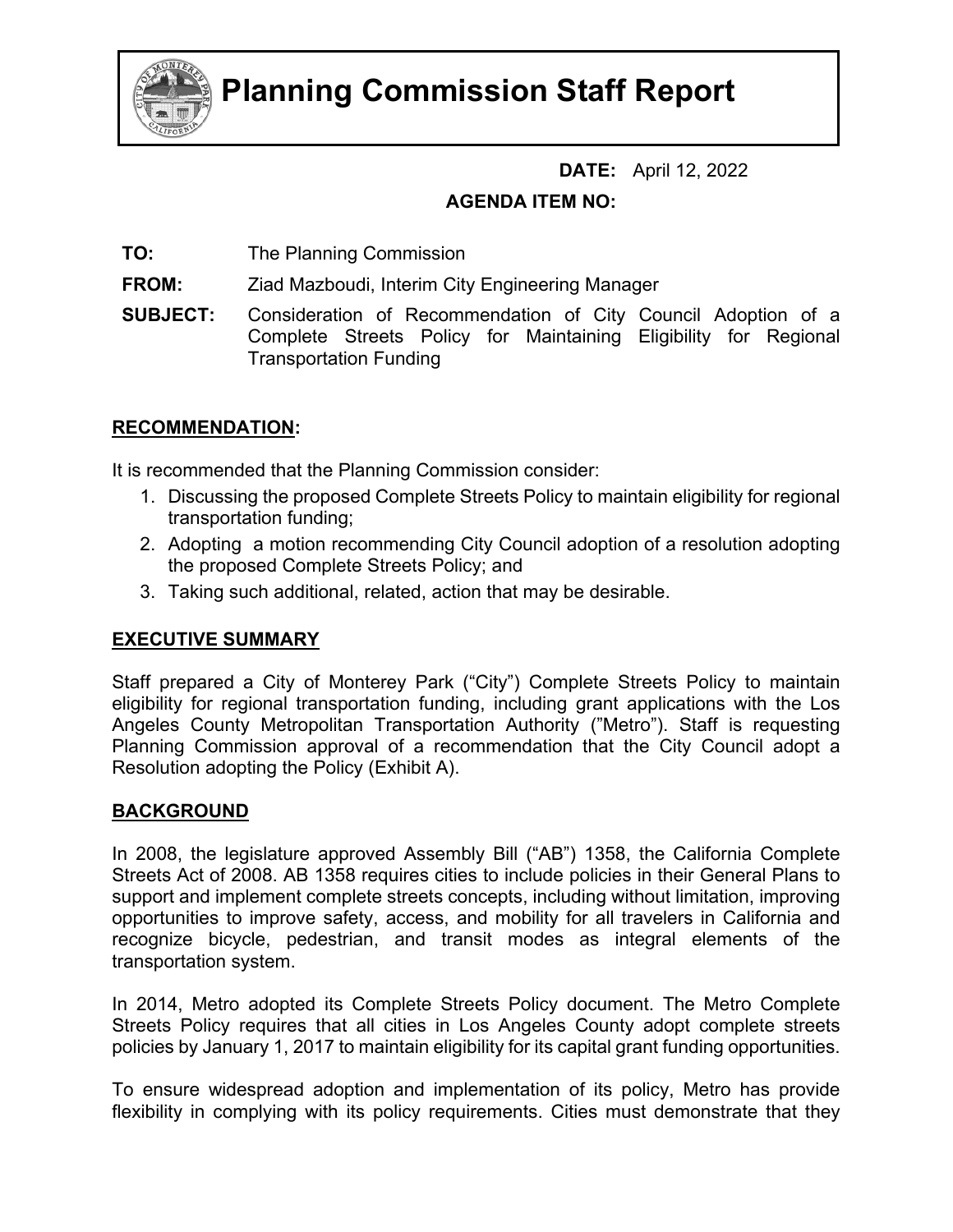Staff Report April 12, 2022 Page 2

meet the requirement at the time they apply for future rounds of capital grant funding, instead of adhering to the January 1, 2017 deadline originally prescribed by Metro. Metro encourages local jurisdictions to continue to move forward with Complete Streets policies that are under development.

Currently, future cycles of the call for projects have been deferred and Metro Express Lanes Net-Toll Revenue Reinvestment grant cycles are not currently scheduled. For future grant cycles, cities must submit their adopted policies and certify that those policies comply with Metro's Complete Streets Policy with their grant applications for the respective programs. This approach encourages agencies that were unable to meet the January 1, 2017 deadline to still adopt Complete Streets after that deadline, but before they apply for future capital grant funding. Further, this will allow local agencies to be informed by the Complete Streets training being offered by Metro.

Metro's Complete Streets Policy establishes a standard of excellence for multimodal design. Complete Streets is a high-level policy direction that helps redefine how transportation agencies approach streets and highways so that the outcome is a transportation system that balances the needs of all users, regardless of age, ability, or mode of transportation. The term "Complete Streets" describes a comprehensive, integrated transportation network with infrastructure and design that allows safe and convenient travel along and across streets for all users, including pedestrians, users and operators of public transit, bicyclists, persons with disabilities, seniors, children, motorists, users of green modes, and movers of commercial goods.

A summary of the "Complete Street Principles" are:

- Complete Streets Serving all users and modes
- Context Sensitivity
- Complete Streets Routinely Addressed by all departments
- All projects and phases.

## **CALIFORNIA ENVIRONMENTAL QUALITY ACT**

The proposed action has been reviewed for compliance with the California Environmental Quality Act ("CEQA") and it has been determined that the action qualifies for a statutory exemption pursuant to §15262 of the CEQA Guidelines because the proposed action would approve a policy that would be applied to future projects that have not been yet approved, adopted, or funded. Therefore, no environmental review is currently necessary; future associated projects may require environmental review and a CEQA determination prior to commencement.

## **FISCAL IMPACT**

The Complete Streets Policy does not commit the City to carrying out any specific projects or programs and therefore would not have any impact on the Fiscal Year 2022-23 City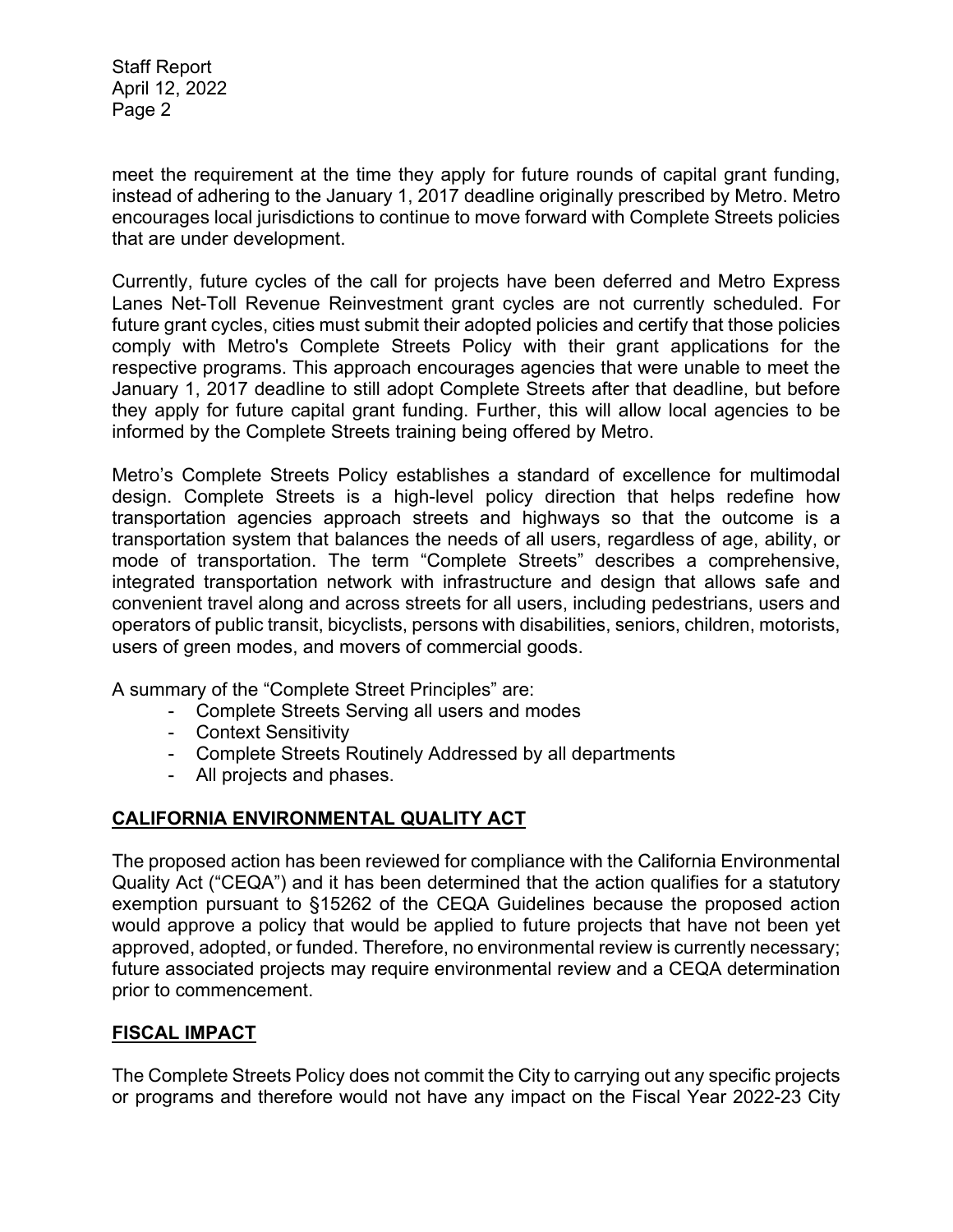Staff Report April 12, 2022 Page 3

budget. Not adopting the policy would make the City ineligible for Metro capital grant programs and as such could limit funding sources for future City budgets.

Respectfully submitted and prepared by: Reviewed by:

Ziad Mazboudi

Ziad Mazboudi, PE Interim City Engineering Manager

Joaquin Vazquez Deputy City Attorney

## **ATTACHMENTS**

1. Monterey Park Complete Streets Policy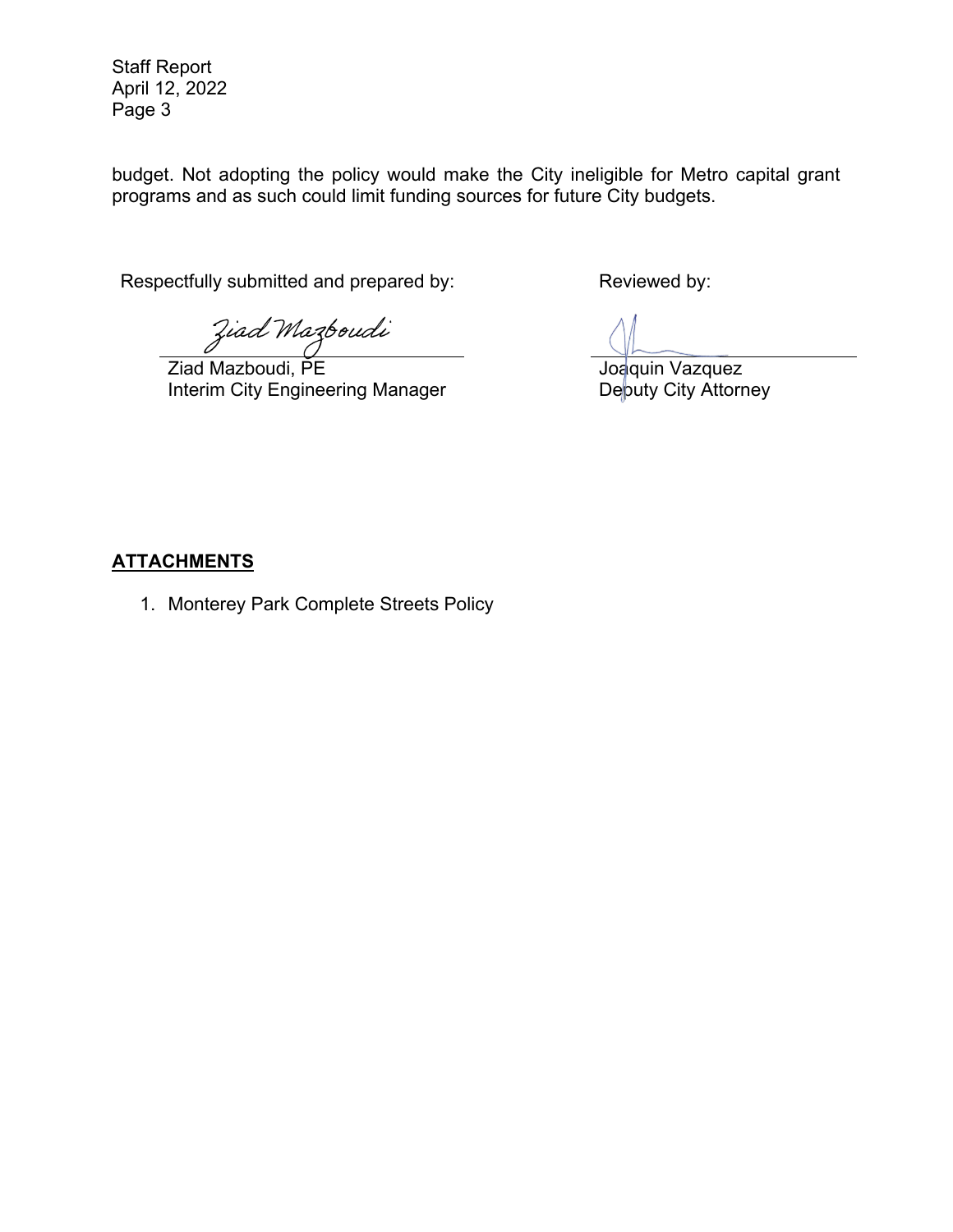## **ATTACHMENT 1**  Complete Streets Policy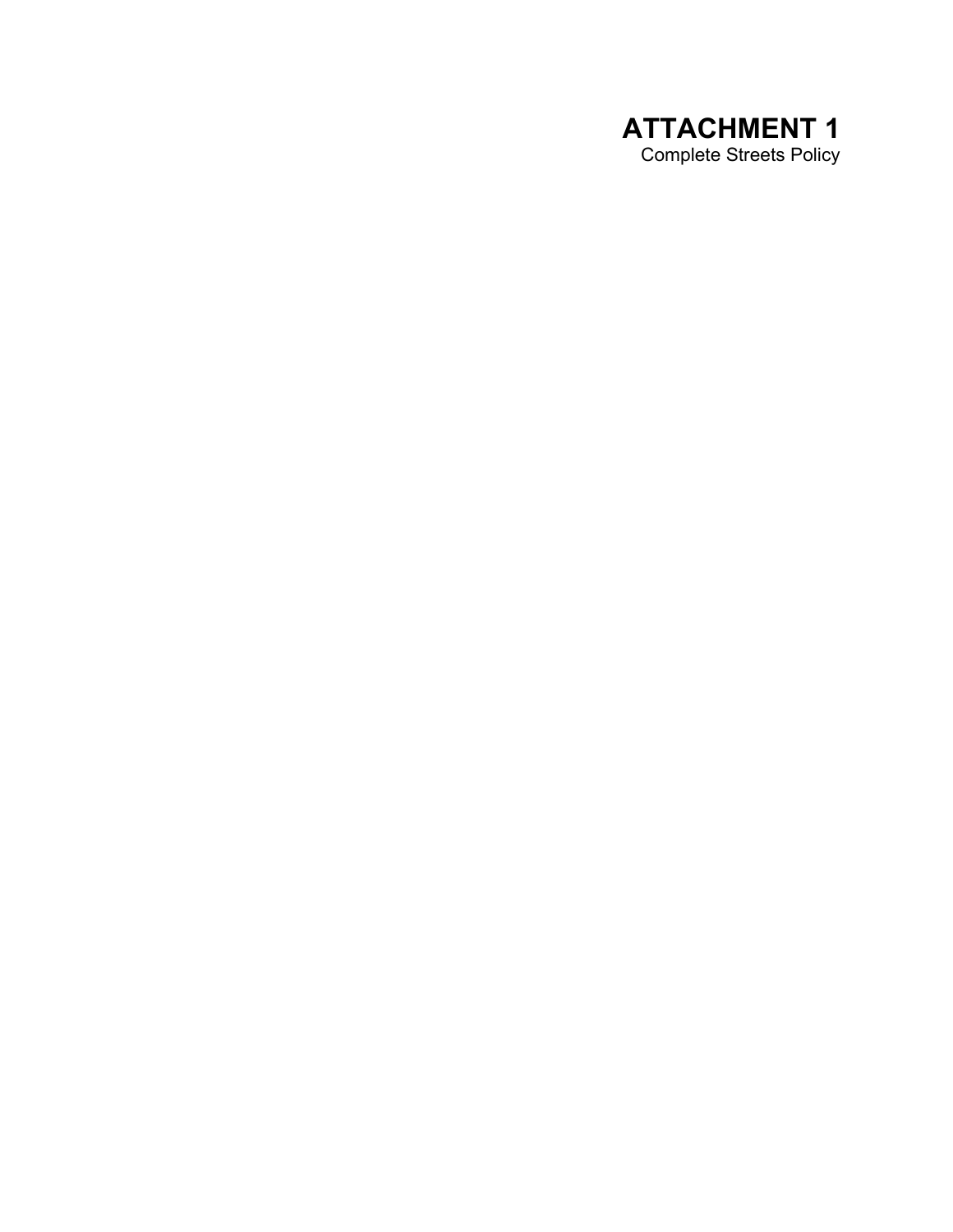## **Exhibit A**

This Complete Streets Policy was adopted by Resolution No. \_\_\_\_\_ by the City of Monterey Park City Council on April 20, 2022.

#### **COMPLETE STREETS POLICY OF CITY OF MONTEREY PARK**

#### **A. Complete Streets Principles**

**1. Complete Streets Serving All Users and Modes.** The City of Monterey Park ("City") expresses its commitment to creating and maintaining Complete Streets that provide safe, comfortable, and convenient travel along and across streets (including streets, roads, highways, bridges, and other portions of the transportation system) through a comprehensive, integrated transportation network that serves all categories of users, including pedestrians, users and operators of public transit, bicyclists, persons with disabilities, seniors, children, motorists, users of green modes, and movers of commercial goods, and emergency first responders.

2. **Context Sensitivity.** In planning and implementing street projects, departments and agencies of the City will maintain sensitivity to local conditions in both residential and business districts as well as urban, suburban, and rural areas, and will work with residents, merchants, and other stakeholders to ensure that a strong sense of place ensues. Improvements that will be considered include sidewalks, shared use paths, bikeways, paved shoulders, street trees and landscaping, planting strips, accessible curb ramps, crosswalks, refuge islands, pedestrian signals, signs, street furniture, bicycle parking facilities, public transportation stops and facilities, transit priority signalization, and other features assisting in the provision of safe travel for all users.

3. **Complete Streets Routinely Addressed by All Departments.** All relevant departments and agencies of the City will work towards making Complete Streets practices a routine part of everyday operations, approach every relevant project, program, and practice as an opportunity to improve streets and the transportation network for all categories of users, and work in coordination with other departments, agencies, and jurisdictions to maximize opportunities for Complete Streets, connectivity, and cooperation.

4. **All Projects and Phases.** Complete Streets infrastructure sufficient to enable reasonably safe travel along and across the right of way for each category of users will be incorporated into all planning, funding, design, approval, and implementation processes for any construction, reconstruction, retrofit, maintenance, operations, alteration, or repair of streets (including streets, roads, highways, bridges, and other portions of the transportation system), except that specific infrastructure for a given category of users may be excluded if an exception is approved via the process set forth in section C.1 of this policy.

#### **B. Implementation**

1. **Design.** The City will generally follow its own accepted or adopted design standards, including those promulgated by the County of Los Angeles and the State of California where appropriate, and will also evaluate using the latest design standards and innovative design options, with a goal of balancing user needs.

2. **Network/Connectivity.** The City will incorporate Complete Streets infrastructure into existing streets to improve the safety and convenience of all users, with the particular goal of creating a connected